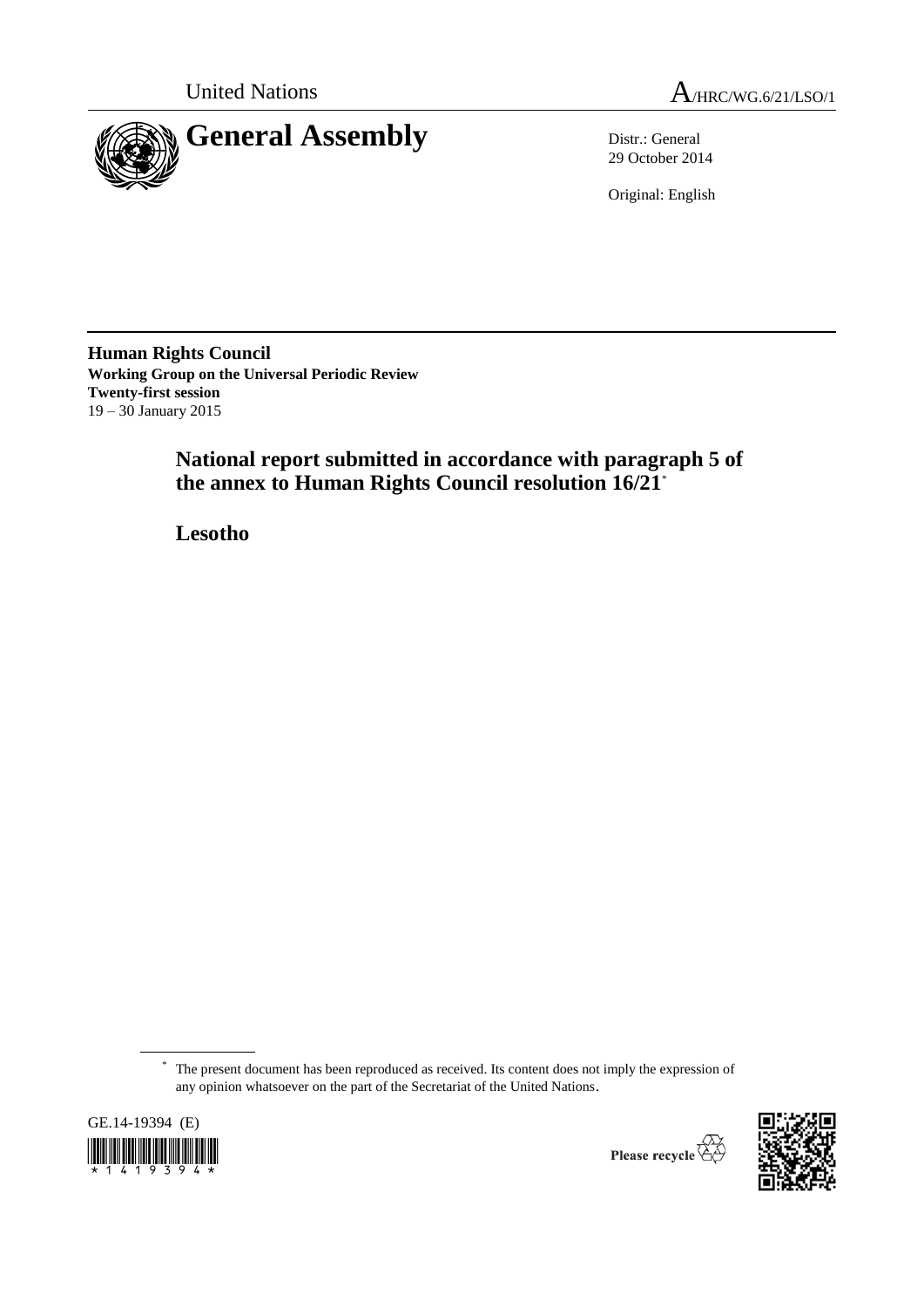# **I. Methodology and consultation process**

1. Lesotho was reviewed in May 2010. She accepted 96 recommendations and rejected 22. Lesotho has not relented on meeting her international obligations despite setbacks such as inadequate requisite resources and capacity.

2. Following the review, a Coordinating Committee was established in 2011 to oversee the implementation of the recommendations. With the assistance of United Nations Development Programme (UNDP) and the Irish Aid, meetings were held thereafter, with the aim of updating the Human Rights Unit (the Unit) on the progress made by stakeholders. In 2013, a progress report was prepared, from which in August 2014 a working document was developed by the Unit and the Legal Department of the Ministry of Foreign Affairs. The document was then submitted to the Coordinating Committee and the Inter-Sectoral Committee on Human Rights, both composed of members of Civil Society Organizations and Government Ministries, for comments and further deliberations. A National workshop involving all stakeholders was held on 2–3 October 2014 to validate the report. The draft report received technical assistance from the Commonwealth Secretariat through its Human Rights Unit.

## **II. Background**

3. Lesotho experienced her fifth democratic elections in May 2012 and the elections culminated in the existing coalition Government (All Basotho Convention, Lesotho Congress for Democracy and Basotho National Party), being the first in the history of Lesotho.

# **III. Follow-up to the previous review: Implementation of accepted recommendations**

### **A. International obligations and technical assistance (Recommendations 96: 13, 26, 27, 29, 31, 36. 97: 1, 2, 3, 5, 6, 8, 11, 46, 47)**

4. The International Convention for the Protection of All Persons From Enforced Disappearances was ratified on 6 December 2013.

5. To give effect to the Convention on the Rights of Persons with Disabilities, the National Disability and Rehabilitation Policy was adopted by Cabinet in 2011. The Policy focuses on disability as a human rights issue and recognizes that to compete favorably, persons with disability should have access to education, training, employment, health and other aspects of life. The legislation is presently being drafted.

6. The Protocol on Trafficking in Persons was ratified in 2003 and has been domesticated through the enactment of the Anti-Trafficking in Persons Act 2011. A National Anti-Trafficking in Persons Strategic Framework and Action Plan 2014-2016 was officially launched in July 2014. This was supported by the United Nations Office on Drug and Crime in partnership with the Southern Africa Development Community through a regional project funded by the Government of the United States to monitor and Combat Trafficking in Persons.

7. Through the financial assistance of the European Union (EU) and the technical assistance of the United Nations Children's Fund (UNICEF), Lesotho has enacted a Children's Protection and Welfare Act (CPWA) 2011 which domesticates the United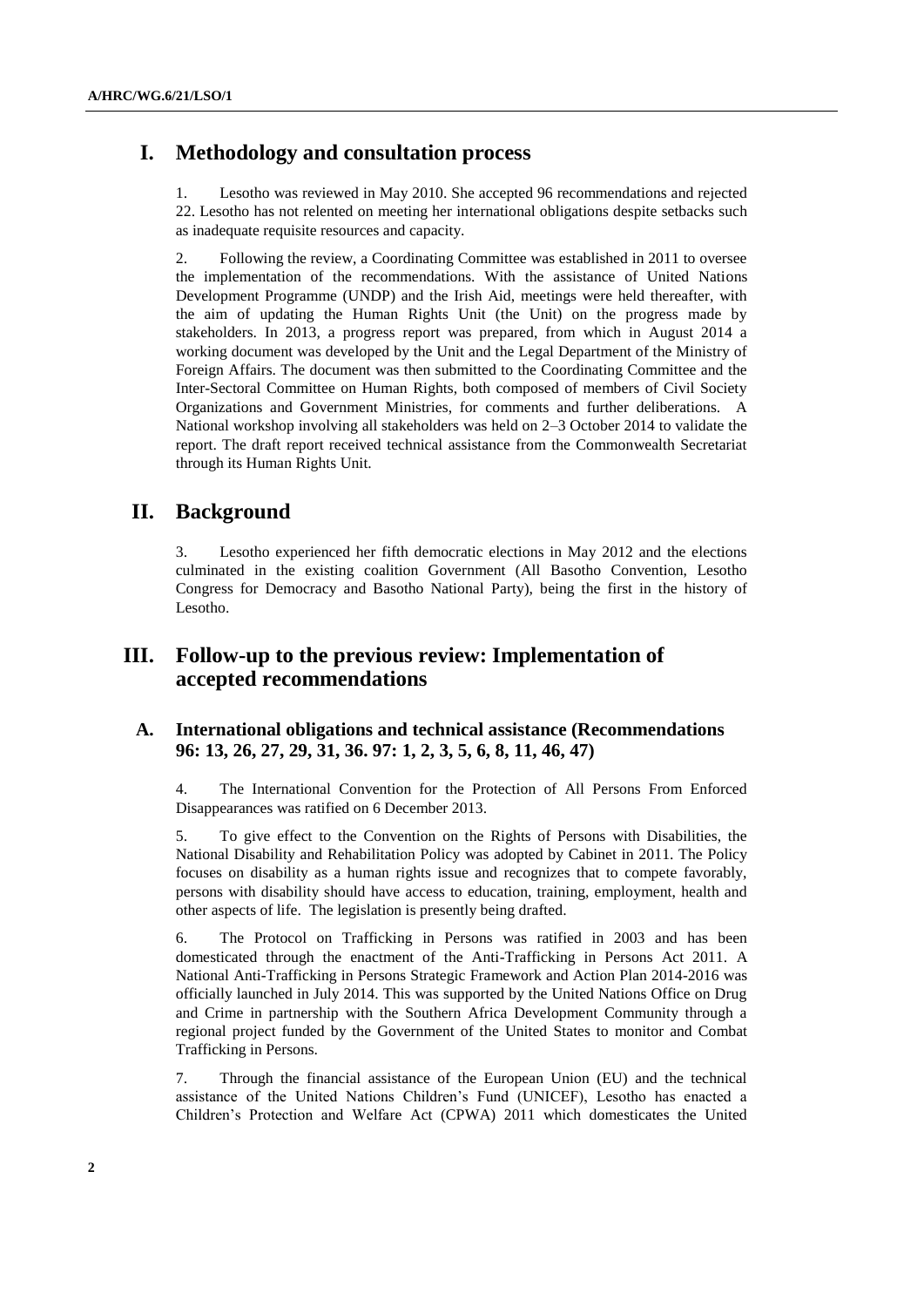Nations Convention on the Rights of the Child and the African Charter on the Rights and Welfare of the Child. The Act is to be administered and enforced so as to enhance promotion, protection and realization of rights and welfare of children.

8. To domesticate the United Nations Declaration of Basic Principles of Justice for the Victims of Crime and Abuse of Power, the Constitution was amended (6<sup>th</sup> Amendment in 2011) to entrench protection of rights of victims of crime, including mechanisms to ensure compensation for victims of crime and assist vulnerable groups of victims of crime. The institutional infrastructure of the office was enhanced in 2011/12 financial year. The office marks a significant departure from offender oriented criminal justice system to a victim's rights oriented justice system. This move was a response to a national outcry that the Lesotho Criminal Justice System protects the rights of culprits as opposed to those of victims of crime.

9. The Unit received technical and financial assistance under the Consolidation of Democracy and Good Governance Programme which was funded by United Nations Development Programme (UNDP) and the Irish Aid. One of the components of support was on state party reporting. The Unit has compiled draft reports on the International Covenant on Civil and Political Rights, International Covenant on Economic, Social and Cultural Rights and the Convention Against Torture. The reports are awaiting cabinet approval for onward submission to their relevant treaty monitoring bodies.

10. There is also a draft report on the International Covenant on Elimination of All Forms of Racial Discrimination which is awaiting validation by stakeholders while the report on Convention on the Rights of the Child (CRC) has been submitted to the UN Committee on CRC through the assistance of UNICEF. Further, at regional level, the report on the African Charter on the Rights and Welfare of the Child has been submitted while the report on the African Charter on Human and People's Rights is awaiting stakeholders' validation before submission to Cabinet for approval in the first quarter of 2015.

11. A compiled initial, first, second, third and fourth report on the domestic implementation of the Convention on the Elimination of All Forms of Discrimination Against Women (CEDAW) was presented before the UN CEDAW Committee in 2011 through the assistance of UNDP, Irish Aid and United Nations Population Fund. A periodic report is being compiled by the Gender Technical Committee under the coordination of the Ministry of Gender and Youth, Sports and Recreation.

12. The Optional Protocol to the Convention on Torture has not yet been ratified. However, the Government has permitted bodies such as the International Committee of the Red Cross and the Special Rappourteurs on Freedom of Expression and on Prisons and places of detention from the African Commission on Human and Peoples' Rights to visit and inspect correctional institutions and make recommendations.

13. Lesotho is still lagging behind in her reporting obligations as well as domesticating the treaties. Reporting is a specialized skill and most officers in the Ministries do not possess this skill. The Unit which has been mandated to oversee to the implementation of the treaties does not have adequate human resource and adequate training.

#### **B. Promotion of human rights (Recommendations 96: 8, 10, 26. 97: 16, 17, 18, 19, 20, 21, 22, 23, 24, 28, 39, 41, 42, 43, 48, 51)**

14. The Government established the National Human Rights Commission (the Commission) by passing the  $6<sup>th</sup>$  amendment to the Constitution in 2011 with the support of UNDP and the Irish Aid. The Human Rights Commission Bill 2014 which seeks to operationalize the Commission has been awarded a certificate of approval by the Attorney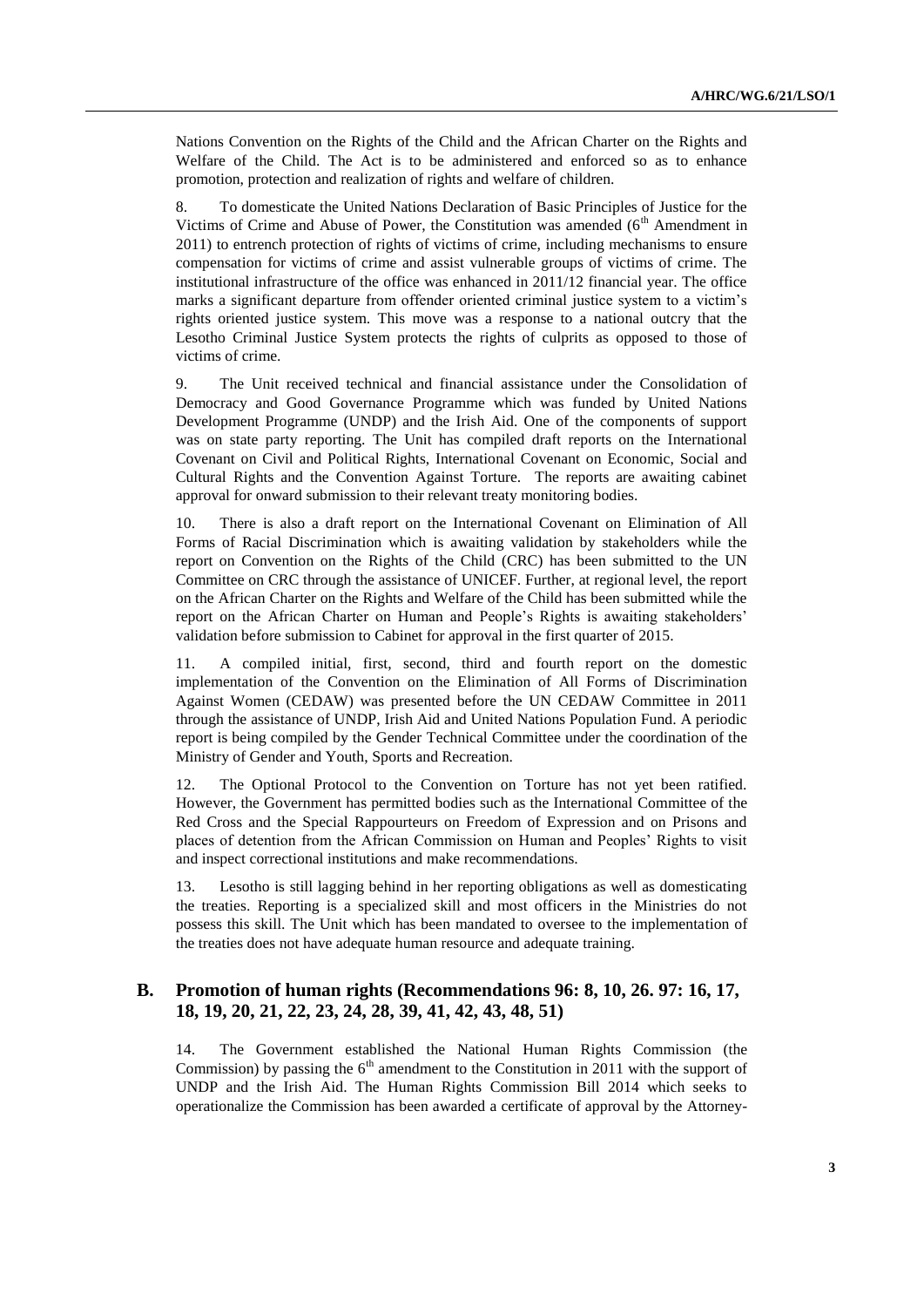General's chambers and is now ready to be presented to Cabinet by the end of the current year.

15. In an effort to popularize the Commission, the Government is working in collaboration with an NGO, Transformation Resource Centre (TRC). TRC has been funded by EU to advocate for the operationalization of the Commission and carry out consultative workshops throughout the community on the Bill. In respect of this collaboration, workshops for media, members of Parliament, youth, inmates and the correctional service staff have been held in 2012, 2013 and 2014 respectively; the aim of which was to sensitize the participants about the Commission so as to support its awaited operation.

16. Under the auspices of the EU cooperation with the Government, the Ministry of Law, Constitutional Affairs and Human Rights held a dialogue with the EU on governance issues in 2013. The aim of the dialogue was to identify priority areas at which assistance could be well targeted. Ensued from this dialogue, the following areas were identified: state party reporting and shadow reporting, domestication of international human rights instruments and establishment and operationalization of the Commission.

17. Measures to develop a National Human Rights Policy that will serve as a guiding tool for a coherent and coordinated fulfillment of human rights obligations in the country are underway. With the assistance of UNDP and the Irish Aid, a workshop was held in May 2014 that brought together relevant stakeholders to discuss the envisaged policy. A methodology workshop is intended to be held later this year whereupon a Committee that will oversee to the formation and implementation of the policy will be formed.

18. The Government transformed the Department of Social Welfare to that of Ministry of Social Development. The Ministry focuses on the protection of the rights of persons with disabilities, orphans, and other vulnerable groups through self sufficiency initiatives as opposed to social welfare approach which was residual and remedial hence resulting in dependency and stigma among beneficiaries. In order to uphold the rights of persons with disabilities, the Ministry is in the process of developing a National Disability Mainstreaming Strategy. The Ministry has also received financial support from the EU and UNICEF to draft the National Social Protection Strategy, which is focusing on vulnerabilities throughout the life cycle. Both strategies are awaiting submission to Cabinet.

19. In August 2012, the Unit held a workshop on the rights of persons with disabilities. The aim of the workshop was to sensitize stakeholders on disability rights issues to ensure an improved implementation of disability rights in the country. The Government recognizes that, in spite of its commitment to promoting the rights of persons with disabilities, work remains to ensure full realization. In 2010, the International Human Rights Day theme was "Speak up, Stop Discrimination." The theme was celebrated on two aspects, namely, Disability and HIV and AIDS. This was done in honour of two women who are acclaimed human rights defenders in the field of Disability and HIV and AIDS in the district of Leribe.

20. Each year the Unit commemorates the international human rights day theme. The Minister delivers a statement in the media and this is used as a platform to disseminate human rights issues.

21. Through the assistance of UNDP and the Irish Aid, workshops have also been held for teachers, members of the Parliament and judiciary on issues of human rights in 2010, 2011 and 2013. The Unit also raised awareness on human rights for law enforcement agencies (National Security Services (NSS), police, army personnel and officers of the correctional services) in 2010 to enable them to protect the rights of citizens and discharge their security functions that are entrusted on them by the law and Government policy more efficiently. Participants from all the groups were drawn from both rural and urban districts. The campaigns focused, amongst others, on code of ethics and prohibition of torture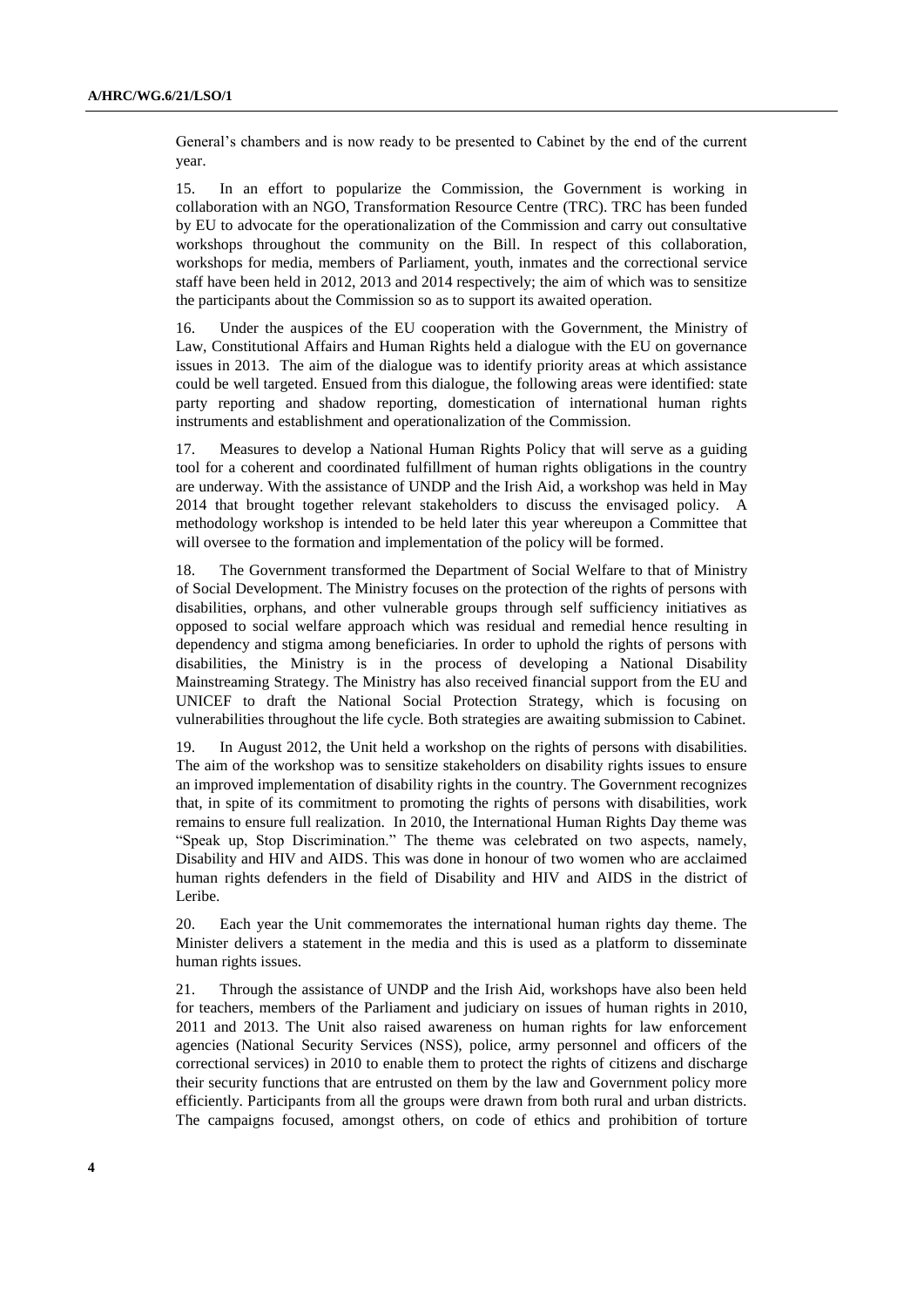especially in places of detention. The law enforcement agencies undergo continuous training on human rights including prohibition of torture and the use of force.

22. As a means of promoting voter awareness and participation, IEC recruited 28 temporary voter educators, trained them on the electoral process and deployed them countrywide to educate voters. IEC also engaged NGOs to provide electoral education to all the electorate throughout the country. The main aim was to enhance understanding on the process and encourage participation as well as promotion of credibility and acceptance of election results. IEC further trained political parties' representatives as trainers or educators to enable them to conduct voter, electoral or civic education in their respective parties. A tribunal was set up to oversee observance of the code of conduct in elections.

23. In 2011 the theme for commemorating Human Rights Day was "Celebrate Human Rights". As the country was preparing for the 2012 general elections, the theme was narrowed down to "Political Tolerance" and the day was celebrated by holding a high level seminar where the theme was unpacked and what it means in Lesotho's context.

24. In order to promote the right to public participation in the political sphere, the Government formulated the National Decentralization Policy of 2014. The purpose of the policy is to deepen and sustain grassroots-based democratic governance, reduce poverty, promote equitable local development and enhance citizen participation and strengthening the local government system by transferring functions, responsibilities and resources for service delivery to local authorities, while maintaining effective functional and mutually accountable linkages between central and local governments' entities.

25. The Government enacted the Public Meetings and Processions Act in 2010. Public meeting is defined as an assembly or gathering of persons pursuing a common purpose excluding those gathered for religious social, cultural professional or business purposes, while on the other hand, procession means a public meeting which moves from one place to another. Sections 4 to 8 of the Act serve as a safeguard against abuse in regulating the freedom of assembly. The Act provides that any person who wishes to hold a public meeting or procession shall give a written notice to the officer in command of police in the area where the meeting or procession is intended to be held. It is a requirement that such notice be made 7 days or 2 days in urgent applications prior to meetings or procession.

26. The Government enacted the Communications Act in 2012.The Act seeks to resolve disputes and complaints involving media and also provides for establishment of a Broadcasting Dispute Resolution Panel. The panel regulates issuance of licenses and prepares a broadcasting code of content for television and radio; reviews and seek to resolve disputes regarding broadcast content. Since establishment, the panel has not yet handled a dispute but has dealt with complaints regarding procedural matters where its directives or decisions have been largely complied with. The draft Media Policy is awaiting Cabinet's approval.

27. The African Commission on Human and Peoples' Rights mission visited Lesotho on a promotional mission in 2012. The mission was intended to promote the African Charter on Human and Peoples' Rights and assess Lesotho on her human rights situation generally. 35 recommendations were received and accepted and these covered rights of persons with disabilities, rights of women and children, conditions of prisons, freedom of expression and access to information, abolition of the death penalty and general comments on the promotion and protection of human rights which include amongst others, strengthening of the IEC and establishment of the Human Rights Commission. Implementation of the recommendations of the mission is ongoing.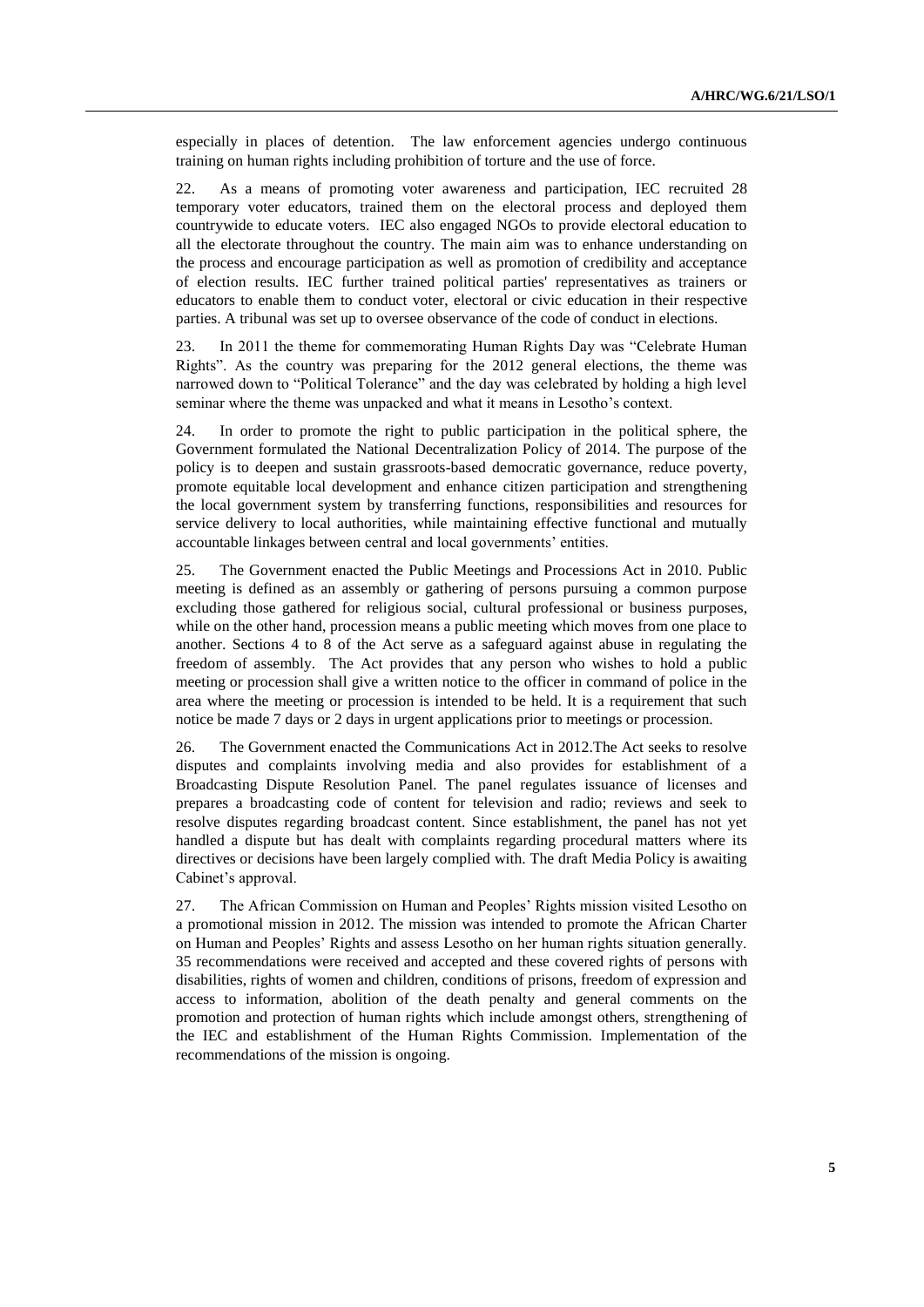#### **C. Socio-economic development (Recommendations 96: 1, 2, 3, 4, 5, 6, 7, 9, 11, 12, 16, 17, 18, 19, 22, 23, 24, 25. 97: 26, 45, 49, 50)**

28. Lesotho has put in place national initiatives to address poverty reduction and ensuring economic development of the country and these remain at the core of Government's agenda.

29. The National Strategic Development Plan (NSDP) [2012/13–2016/17] **s**ucceeds the Poverty Reduction Strategy Paper (PRSP) and the Interim National Development Framework (INDF). Like the PRSP and the INDF, it will also serve as an implementation strategy for the National Vision 2020 for the next five (5) years. NSDP is expected to reduce poverty and achieve sustainable development. The NSDP strategic goals are to pursue high, shared and employment creating economic growth, develop key infrastructure, enhance the skills base, technology adoption and foundation for innovation, improve health, combat HIV and AIDS and reduce vulnerability, reverse environmental degradation and adapt to climate change and promote peace, democratic governance and build effective institutions.

30. In order to assess whether the country will achieve Vision 2020 and the Millennium Development Goals (MDGs), a comprehensive country review was conducted in 2010 as part of the African Peer Review Mechanism which concluded that Lesotho has made progress in the following areas: governance; peace and political stability; gender equality; dealing with social vulnerability; expansion of new productive sectors such as manufacturing and mining and significant increase in trade/exports; dispensation of justice especially through alternative dispute resolution mechanisms; high literacy rates and human resource development and increasing coverage in health services. Key challenges that needed to be addressed included public service delivery and accountability, conflict resolution, environmental degradation, HIV and AIDS, technological progress and achieving high, sustained and shared economic growth that results in poverty reduction and these have been enunciated in the NSDP.

31. According to Lesotho 2013 Millennium Development Goals Status Report, Lesotho is on track on achieving the goals on universal primary education and promoting gender equality and empowering women while the rest of the goals are out of reach for 2015. Lesotho participated with other African countries in the drafting of the position paper on Post 2015 Development Agenda. The areas of particular focus are food security, education, health, democracy and effective institutions. Enhancing innovative technological transfer and structural economic transformation, strategic partnerships and inclusive growth are also strategies that will be used to enhance the Agenda.

32. In an effort to contribute to poverty alleviation, a draft National Policy on Social Development which implements the NSDP is awaiting Cabinet's approval. It addresses rights of vulnerable groups (children, elderly, and disabled) with an economic development perspective as opposed to a social welfare approach which does not address dependency on government for beneficiaries. Once adopted, the policy will provide a framework for responding to diverse human needs with a particular focus on preventing vulnerability deprivation, reducing poverty, building capacity of the poor to become self supporting and to remove obstacles to social inclusion. The draft strategic plan to implement the policy is near completion.

33. Vulnerable groups are relatively hit hard by poverty and it is against this background that Government in fulfilling its social responsibility increased the old age pension fund from 43 to 47 USD per person in 2014/15 financial year. In the same token, children's grant has been revised and is now based on the number of children per household in the following way as opposed to a flat 34 USD per household: one to two children receive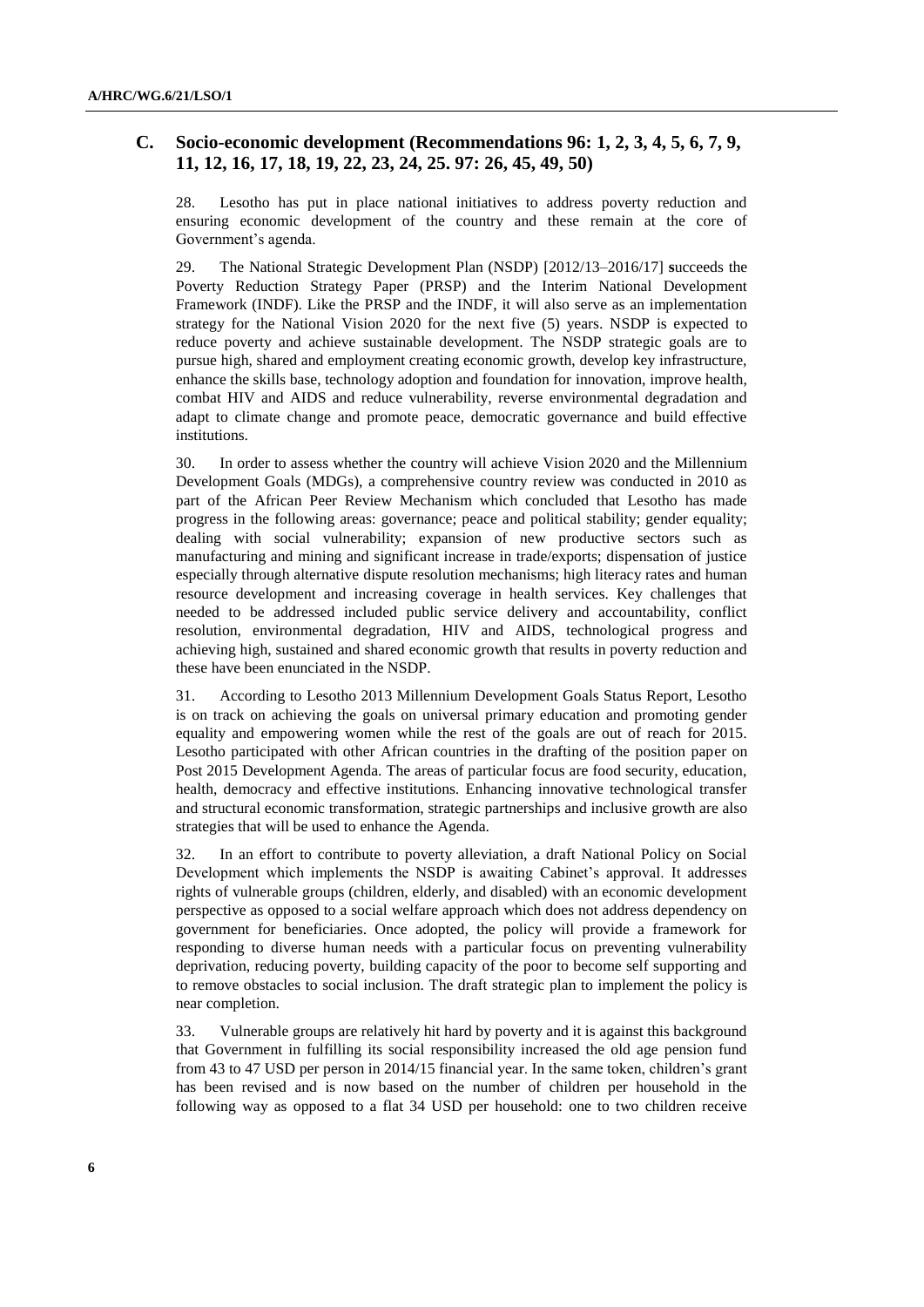34USD per quarter, 57 USD per quarter where there are three to four children and 71 USD per quarter for five or more children. These enable households to meet their basic needs.

34. The Ministry of Social Development provides bursaries through the Orphaned and Vulnerable Children Bursary Programme. The Programme cover registration fee, tuition, books, stationery, boarding and examination fees where applicable, to secondary school orphaned and vulnerable children, whose schools are registered with the Ministry of Education. All children have to be below the age of 18 years at entry point. The programme received support from the Global Fund which is to end in the current financial year. The donor fund covered toiletries and school uniforms for the children as these are not covered under the programme. The number of children supported under the scheme since 2010 most of whom are at secondary level varies in the following way:  $2010 - 27$  115;  $2011 - 20$  300;  $2012 - 19764$ ;  $2013 - 11458$ ;  $2014 - 11134$ . It is expected that the number of children covered will increase again after the implementation of the rationalization fee for schools as some of the schools were expensive and coverage decreased. There are also 6 schools for children with special needs which the programme supports with boarding and feeding fees and there is no age restriction at entry point.

35. The National HIV and AIDS Policy propose a multi-sectoral approach to tackling the HIV and AIDS problem. It lists food insecurity, structural poverty and inequalities as some of the factors that lead people to be vulnerable to HIV and AIDS. In this regard, people especially in the remote rural areas, were assisted with fertilizers to improve crop production in their gardens. Support groups have been created and they monitor these programmes and ensure their continuity in the villages.

36. Awareness raising campaigns on methods to combat and address HIV such as male circumcision and Prevention of Mother to Child Transmission (PMTCT) are being undertaken by Government in collaboration with civil society organization. Introduction of PMTCT Guidelines and the Mother – Baby Pack have had a significant impact in addressing HIV and AIDS.

37. Under the Millennium Challenge Account, the Government has benefitted in renovations of health centers as well as establishment of new health centers. The Ministry of Health has improved the remuneration for nurses based in health centers in the remote rural areas as a means of retaining them to ensure accessibility.

38. The Ministry of Labour signed a Memorandum of Understanding (MOU) on Labour Cooperation with The Republic of South Africa in November 2013. The purpose of the Memorandum, amongst others, is to regulate and address issues relating to semi-skilled migrant workers from Lesotho to South Africa. It also covers issues of dispute resolution, social dialogue, compensation for occupational diseases and possible areas of cooperation between the 2 countries. The MOU looks intently at the subject of compensation of Basotho nationals who sustain injuries at the work place.

39. The Government has improved water supply and sanitation in the urban and rural areas. Construction of the Metolong Dam and associated infrastructure to supply potable water for domestic and industrial use to Maseru and the neighbouring towns of Roma, Mazenod, Morija and Teyateyaneng began in 2008. The Works are nearing completion with Advance Infrastructure Phases 1 and II 100% complete, Dam and Raw Water Pumping Station 75% complete, Water Treatment Works 95% complete and Downstream Conveyance Systems 90% completed. In addition, under Water and Sanitation (WATSAN) Phase 1, which was completed in 2009, 7 villages in the catchment area were supplied with water and sanitation facilities. Under WATSAN Phase 2 which is currently out on tender, new water supply systems or upgrading of existing systems will be provided in 79 villages and 13 schools while new or rehabilitated sanitation facilities will be provided to 91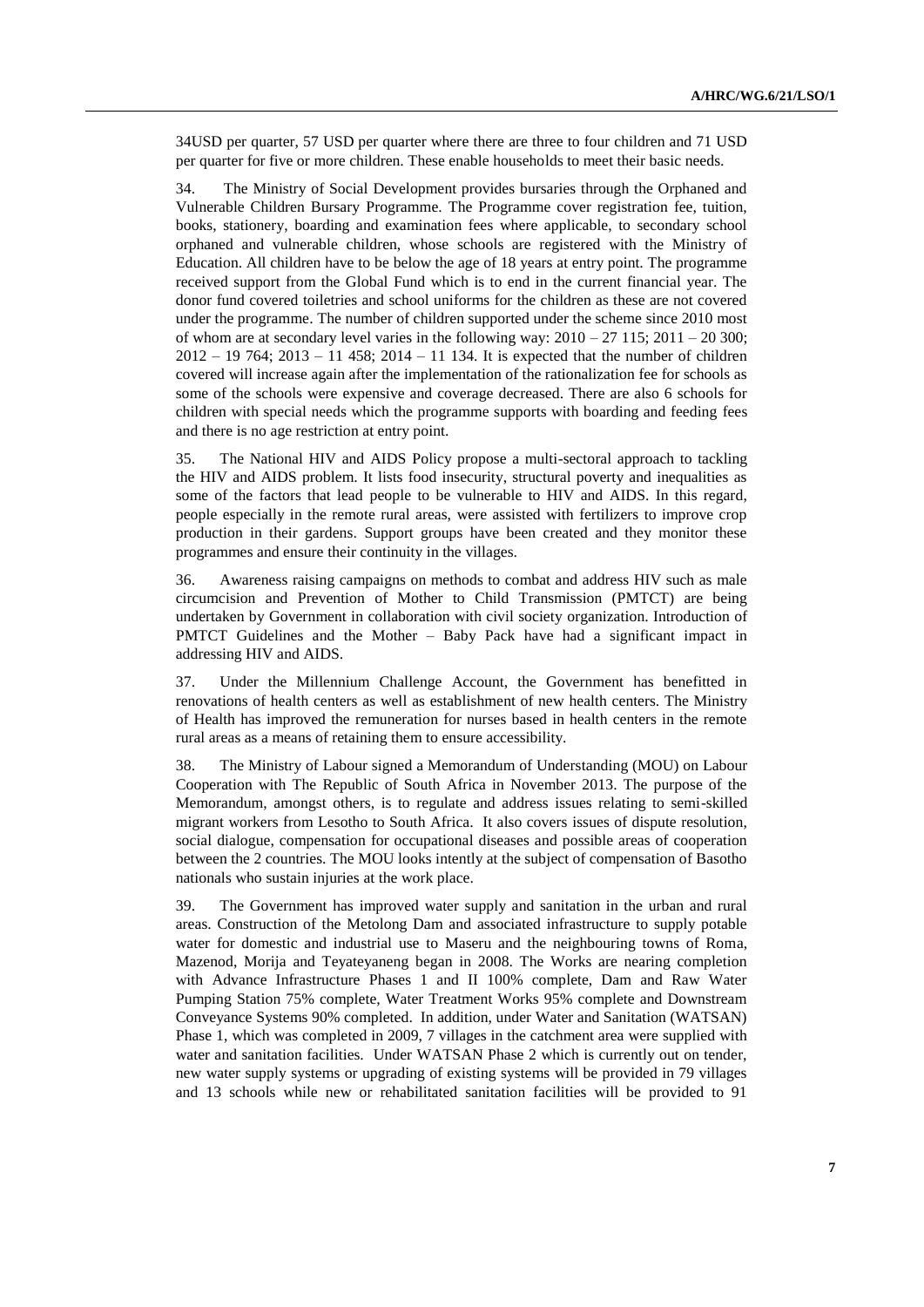villages and 18 schools in the catchment area. Implementation of WATSAN Phase 2 is expected to commence towards the middle of 2016.

40. In 2011, Lesotho and the Republic of South Africa signed a bilateral agreement on Phase II of the Lesotho Highlands Water Project in Mokhotlong which entails construction of Polihali Dam. An official launch of the dam was undertaken in March 2014. The dam's benefit to the community will be creation of employment opportunities, establishment of health centres, construction of road infrastructure, connection of electricity, amongst others.

41. As communities grow, especially in the urban areas, the Government continues to face the challenge of increasing access to both water and sanitation. The Government continues to make provision of basic utilities in the rural areas a priority and also address inequalities between urban and rural areas.

42. In 2011, the Ministry of Education and Training, through the financial support of UNICEF, embarked on developing a policy and strategic plan for Integrated Early Childhood Care and Development (IECCD) in Lesotho. The IECCD policy and strategic plan were approved by Cabinet in November 2013. The policy places high priority on the development, education, health, nutrition, hygiene and protection of young children, from preconception to five years of age. The current status is that 6168 children have been enrolled in 247 reception classes, 584 children in 57 home-bases and 61 013 children in 2150 centre bases.

43. In order to improve the educational system and improve literacy rates, there has been provision of free teaching and learning materials, provision of new and qualified teachers and construction of new schools in remote rural areas. Additional classrooms in existing schools have also been built to ensure that schools are accessible. Other interventions include integration of children with specific educational needs into primary schools and since 2011, disability friendly schools have been constructed.

44. The Inspectorate of the Ministry of Education and Training rolled out a campaign to disseminate the Education Act 2010. The campaign is aimed at capacitating school teachers on the provisions of the Act, which have informed and influenced the new curriculum for schools. The new integrated curriculum is more relevant to the needs of the country as it is aimed at ensuring that children not only acquire knowledge and competencies, but also are able to apply them in their environment. It builds stronger literacy and numeracy skills and includes integrated continuous assessment of learners throughout the year.

45. The prevalence of HIV and AIDS is still on the increase. The Demographic Health Survey (DHS) that is undertaken every 3 years shows that there is a slow pace in the increase of HIV new infections. The fact that sexual behavior is rooted in powerfully held traditional attitudes and beliefs which are difficult to change remains a challenge. There are ongoing campaigns aimed at educating the public on HIV and AIDS. The revised 3 years HIV and AIDS strategic plan 2014 is in place and is being implemented.

46. Studies have allowed Government and Partners to identify the primary drivers of new infections and scale up more effective preventive strategies. The present challenge is scaling up and implementing evidence informed targeted prevention strategies focusing on multiple partnerships, correct and consistent condom use, youth sex education, circumcision, gender discrimination, key populations and migrant labourers.

47. Lesotho is still faced with challenges such as poverty and food insecurity due to the deterioration of agricultural production and high level of unemployment. To address these challenges, the Ministry of Agriculture and Food Security has been allocated a budget of over USD 9 756 097 with the major intervention of providing subsidized agricultural inputs (seed, fertilizers, herbicides, insecticides, lime) and mechanical operations from ploughing to harvesting at 50% cost. The European Community Humanitarian Directorate is funding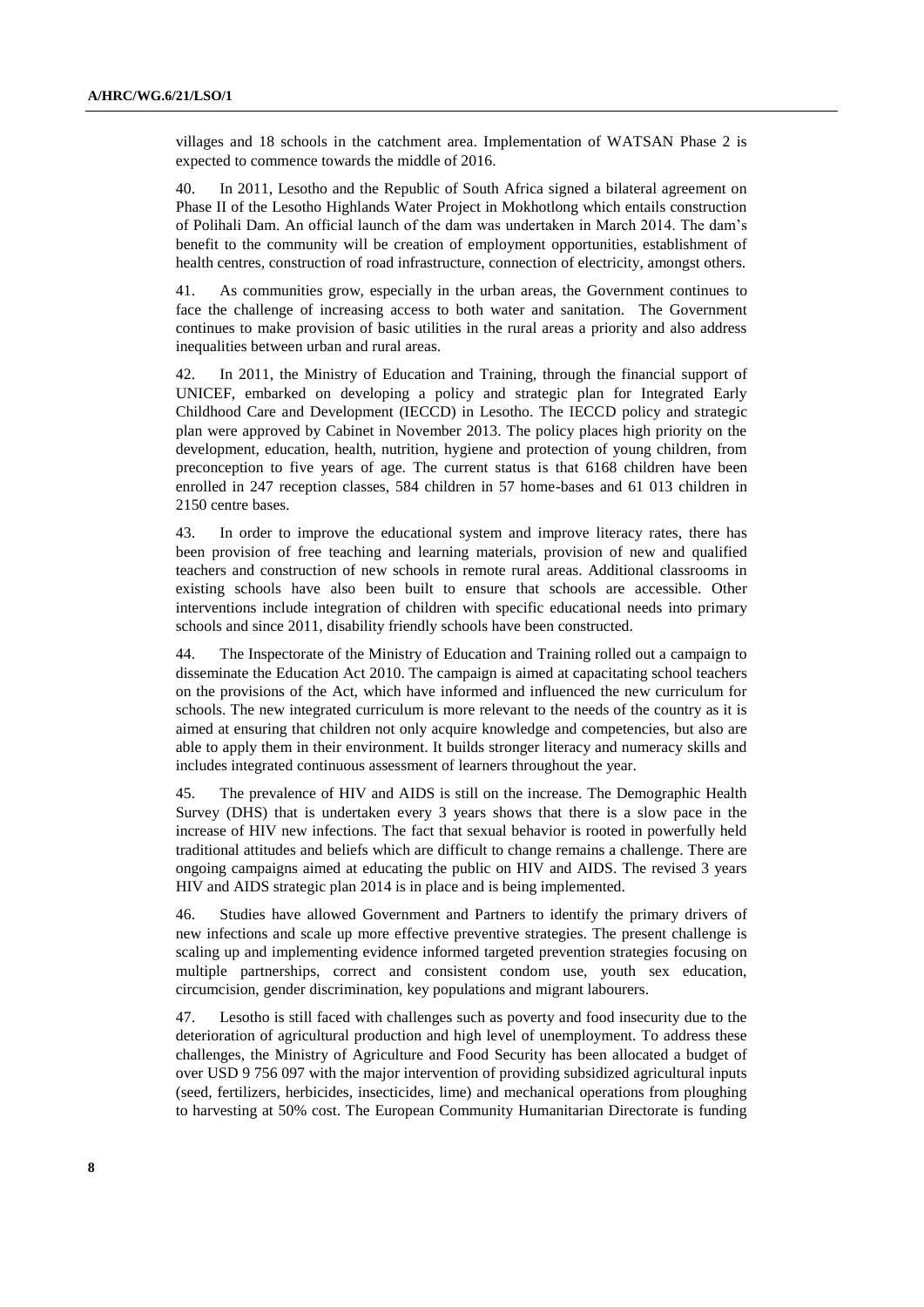the Food and Agricultural Organisation (FAO) under the Emergency and Resilience Programme, a three-year cycle programme to assist 18 500 households with agricultural inputs and know-how on agricultural technologies so as to assist communities to adapt to climate change and building their resilience to better withstand future shocks. The programme also promotes Conservation Agriculture and improved Home Gardening and Nutrition in all 10 districts of the country.

### **D. Women's rights (Recommendations 96: 8, 14, 15, 30, 32, 33. 97: 15, 30, 31, 32, 33, 35, 36, 37)**

48. Women often become victims of human trafficking due to their vulnerable nature. In 2011, Parliament enacted the Anti - Trafficking in Persons Act which aims at prohibiting and punishing all forms of trafficking and requires adoption of protection measures. The Act further provides for establishment of care centers throughout the country. It requires such centers to offer accommodation, healthcare, counseling, and rehabilitation services as well as temporary basic material support for the care of child victims and reintegration of adult victims into their families. It protects victims of trafficking from prosecution for unlawful acts committed as a direct result of being trafficked. It provides foreign victims with permanent residency as a legal alternative to their removal in that where victims entered the country illegally but involuntarily, such victims will assist in the process of prosecution by become witnesses.

49. The draft Anti-Trafficking Regulations are in place and they provide for repatriation of victims. The Regulations seek to regulate issues of repatriation, resettlement and residency. They provide that, upon completion of the case or after the witness has testified, the Government, through the Ministry of Foreign Affairs shall facilitate the process of repatriation with the home country of the victim.

50. In an effort to implement the Act, the Ministry of Home Affairs spear heads a multi sectoral team for anti-trafficking at the national level which meets on a monthly basis. The main duties of the Multi Sectoral team is to guide and spearhead the migration management agenda in Lesotho, which include trafficking in persons and smuggling. This body has developed the National Anti-Trafficking in Persons Frame work and Action Plan 2014- 2016. Pertaining to prosecution of cases, investigations on 8 cases have been completed; 5 of which the accused have appeared before the courts on remand; trials are continuing on 2 cases and 1 case is complete and a conviction was secured at the trial court though on appeal it was overturned.

51. The Government has partnered with Civil Society Organizations to run care centers so as to provide victims with assistance. In March 2011, the Ministry of Social Development trained 21 officials on the definition of trafficking and basic victim identification. Other interventions include partnerships with Civil Society Organizations and community networks to address human trafficking through community intensive awareness raising campaigns. The Ministry of Gender implements awareness programmes on trafficking in persons in partnership with the Ministry of Police. The Ministry of Gender also holds joint awareness operations with the South African Police Service along border towns and villages. They also hold campaigns at the bus stops and shopping malls to target large crowds. The EU is also funding Women and Law in Southern Africa Lesotho (WLSA) to facilitate the implementation of the Act, by raising awareness, increasing the level of information on issues of gender-based violence and trafficking.

52. The Ministry of Gender has held awareness raising campaigns across the 10 districts of Lesotho in order to popularize the Legal Capacity of Married Person's Act of 2006. After the Local Government Elections in 2011, the Ministry of Gender has been holding a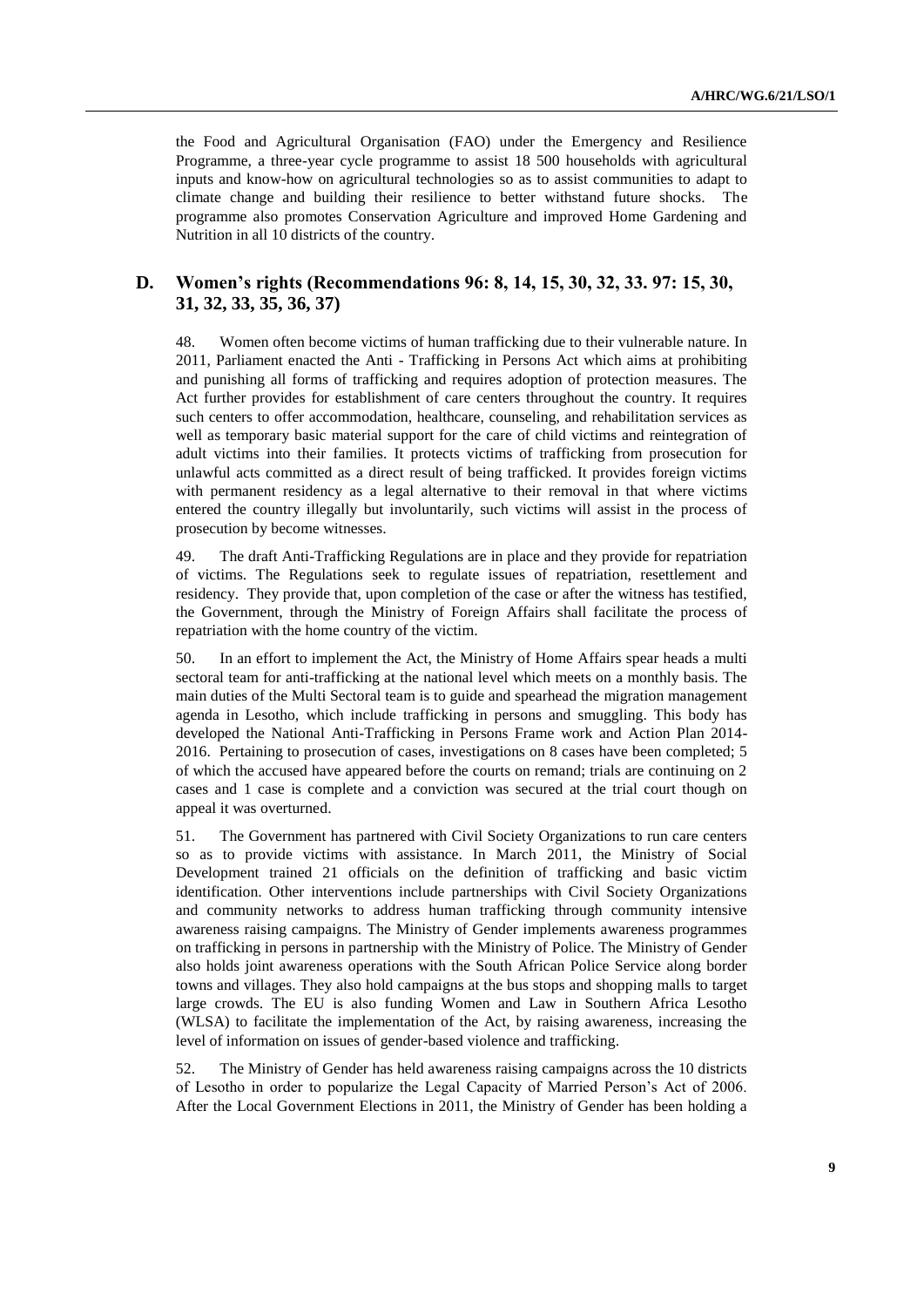series of ongoing public gatherings at Community Councils. As a result of the gatherings, people at the grass roots level are gradually appreciating the developments that have been brought by the Act.

53. Civil Society Organizations such as WLSA and Federation of Women Lawyers translated and simplified the Act into the local vernacular and easier dissemination the Act to the citizens. WLSA has held series of advocacy programmes country wide with relevant stakeholders such as banks, with the aim of creating awareness on the provisions of the Act that safeguard the economic status of women, such that women can apply for loans and enter into contracts without the consent of their husbands.

54. In 2011, Lesotho adopted a National Action Plan to end Gender Based Violence Against Women. The National Action plan seeks to reduce, eradicate and prevent cases of gender based violence. It also encourages legislation and awareness raising campaigns in a form of training workshops, public gatherings and encourages involvement of law enforcement agencies and the judiciary to speedily entertain the cases of gender based violence. New drafting instructions pertaining to the Domestic Violence Bill have been issued. The drafting instructions define domestic violence and provide a comprehensive protection for violence that occurs within the domestic sphere.

55. Gender based violence is being addressed by holding capacity building training sessions for Child and Gender Protection Unit (CGPU) officers, judiciary, prosecutors, chiefs, traditional and religious leaders on gender issues, human rights and how to manage gender based violence cases.

56. The Ministry of Gender educates the public on gender based violence throughout the year. The peak of the campaigns is during the 16 Days of Activism Against Gender Based Violence. To enhance this campaign, the officers of the Department of Gender, embark on various activities which include amongst others, campaigns in buses to remote rural areas. CGPU and Civil Society Organizations such as WLSA use television and radio programmes as a tool to educate the public on violence against women, promotion of gender equality and women's empowerment.

57. The Department of Gender runs a support programme for survivors of domestic violence, while the CGPU continues to provide restorative justice programmes for survivors and information on gender based violence. Through awareness raising campaigns and public gatherings, the Ministry encourages the public to report cases of gender based violence even if they are not directly affected by it to the community chiefs, who will in turn assist in reporting the cases to the police.

58. According to Lesotho Mounted Police Service Annual Crime Report, sexual offences reported from 2009 to 2014 range from 1500 to 1650 per year. Out of the reported cases about one-third of the total are taken to court thus there is a low conviction rate, the reason being that the Department of Gender plays a mediation role between the parties, whilst in other cases, the victims lose interest in the case and decide not to pursue it any longer.

59. The Penal Code which was enacted in 2010 regulates all assault cases inclusive of domestic violence. This law does not however provide comprehensive protection for violence that occurs within the domestic sphere as it provides protection from the general perspective. The limitations that appear in the Penal Code will be cured by the enactment of the law on domestic violence.

60. To address issues of non-discrimination and women's empowerment, married women in Lesotho can now access and control land as a productive resource through enactment of Land Act in 2010. The Act aims at ensuring that land allocation is made on the basis of merit and need. Furthermore, the Act ensures that application is based on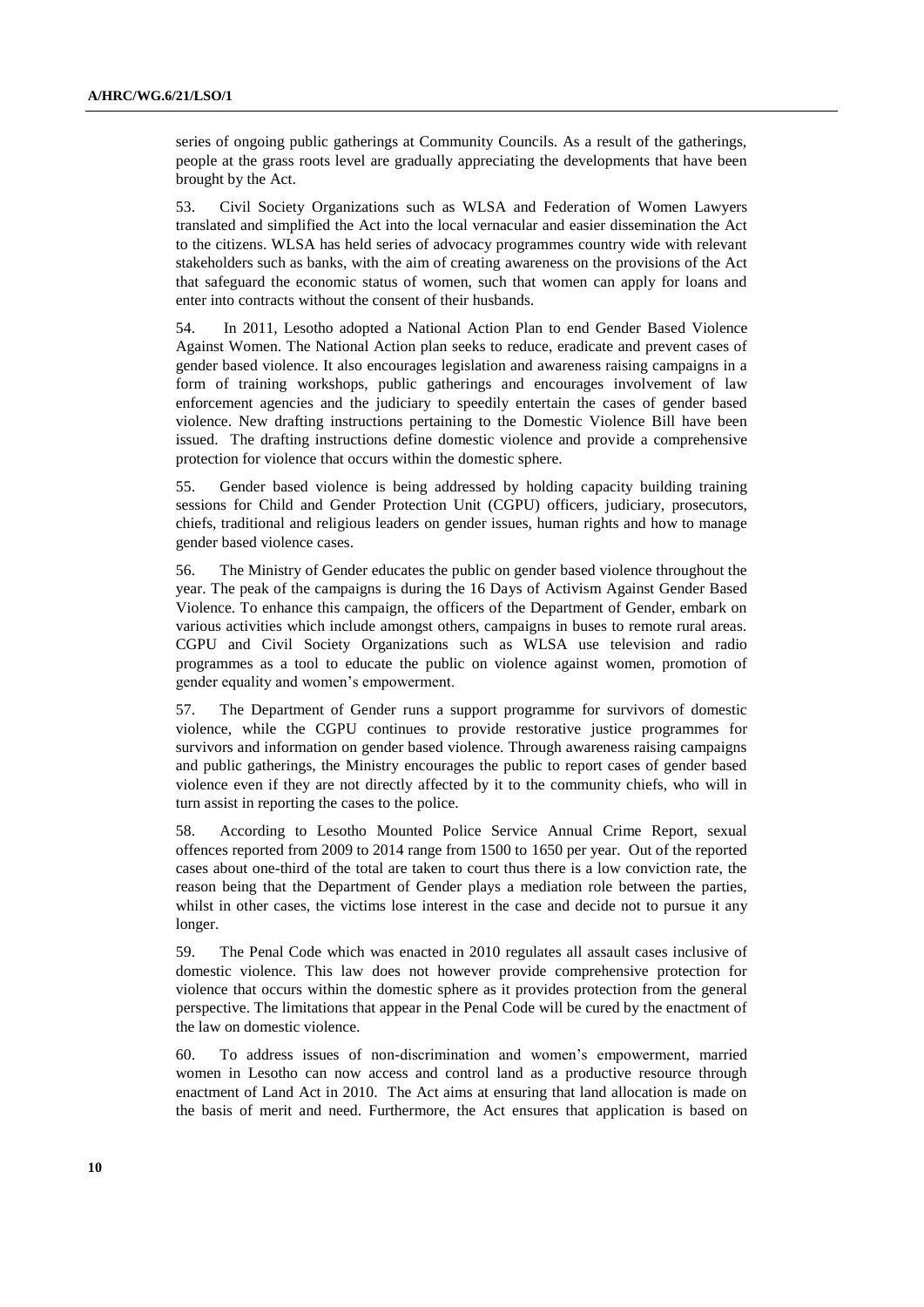specificity and gives women land by specifically making provision for joint title deed for couples married in community of property. This is one of positive measures which Lesotho has taken in ensuring that issues of gender equality are advanced and that women are afforded same rights as those of men.

61. The National Identity Cards Act 2011 gives women the right to apply for an identity card without their husband's authorization. Sections 13 and 14 stipulate that any citizen of Lesotho, who has attained the age of 16, is eligible to obtain an identity card upon presentation of a birth certificate, a certificate of naturalization or an indefinite residence permit.

62. Lesotho attained 58% women representation in the 2005 Local Government elections through the quota system that was put in place to reserve 1/3 of the total number of community councils for women candidates only. Due to the challenges which ensued from this model that it discriminated against men, Lesotho introduced near-parity model through the Local Government Elections (Amendment) Act 2011 which provides for special seats for women in the local government elections. This resulted in women's attainment of 49% representation in community councils. This model was necessary in order to put the rights of women in politics at par with those of men. There was also an intensive advocacy on equal representation and participation of women and men in politics and decision making by Government and Non-Governmental Organizations.

63. Lesotho has made significant progress in terms of gender equality and it ranks better on the Gender Equality Index than on the Human Development Index. Females participate in education more than males. A notable recent achievement is the National Assembly Elections Act 2011 which requires proportional representation lists of political parties to have the names of women and men alternating. With the introduction of quotas, there has been an increasing number and proportion of females in Parliament and Cabinet as well as in local councils as experienced in the local government and national elections.

64. Since 2012, gender representation and decision making leadership positions are as follows: 33 women as opposed to 87 men in the National Assembly; 5 women out of a total of 23 in Cabinet, 4 women among 7 Deputy Ministers; 9 women out of a total of 25 members in the Senate; 7 women out of 25 Principal Secretaries; 6 women out of 12 Judges and there is a female Chief Justice; 5 women among 14 Ambassadors; 1 woman out of 3 members of the Independent Electoral Commission; the Chairperson of the Police Complaints Authority is a female as well as the Ombudsman. These statistics reflect a slight improvement since 2010.

65. The Government has put in place reproductive health programmes focusing on safe motherhood, family planning services, prevention of mother to child transmission of HIV and AIDS and adolescent health. Key policies adopted in this regard include amongst others, the National Health Policy 2011 whose objective is to reduce morbidity and human suffering amongst the Basotho, reduce inequality in access to health care services and to strengthen the pillars of the health system. Other policies include the National HIV and AIDS Policy and Revised Strategic National Plan 2012/2013-2015/2016 and the National Action Plan on Women, Girls and HIV and AIDS 2012-2017. They aim at strengthening health care services, improving child survival and nutrition services, strengthening HIV and AIDS prevention, care and treatment, improving tuberculosis treatment success rate and also to improve prevention of non-communicable diseases.

66. The Safe Motherhood Programme focuses on the wellbeing of the mother. It aims at reducing the number of deaths and illnesses associated with pregnancy and childbirth. Through the programme, women of reproductive age, that is, 15 to 49 years are taught and encouraged to take good care of their bodies by attending regular medical examination to identify curable illnesses such as breast and cervical cancer at an early stage. They are also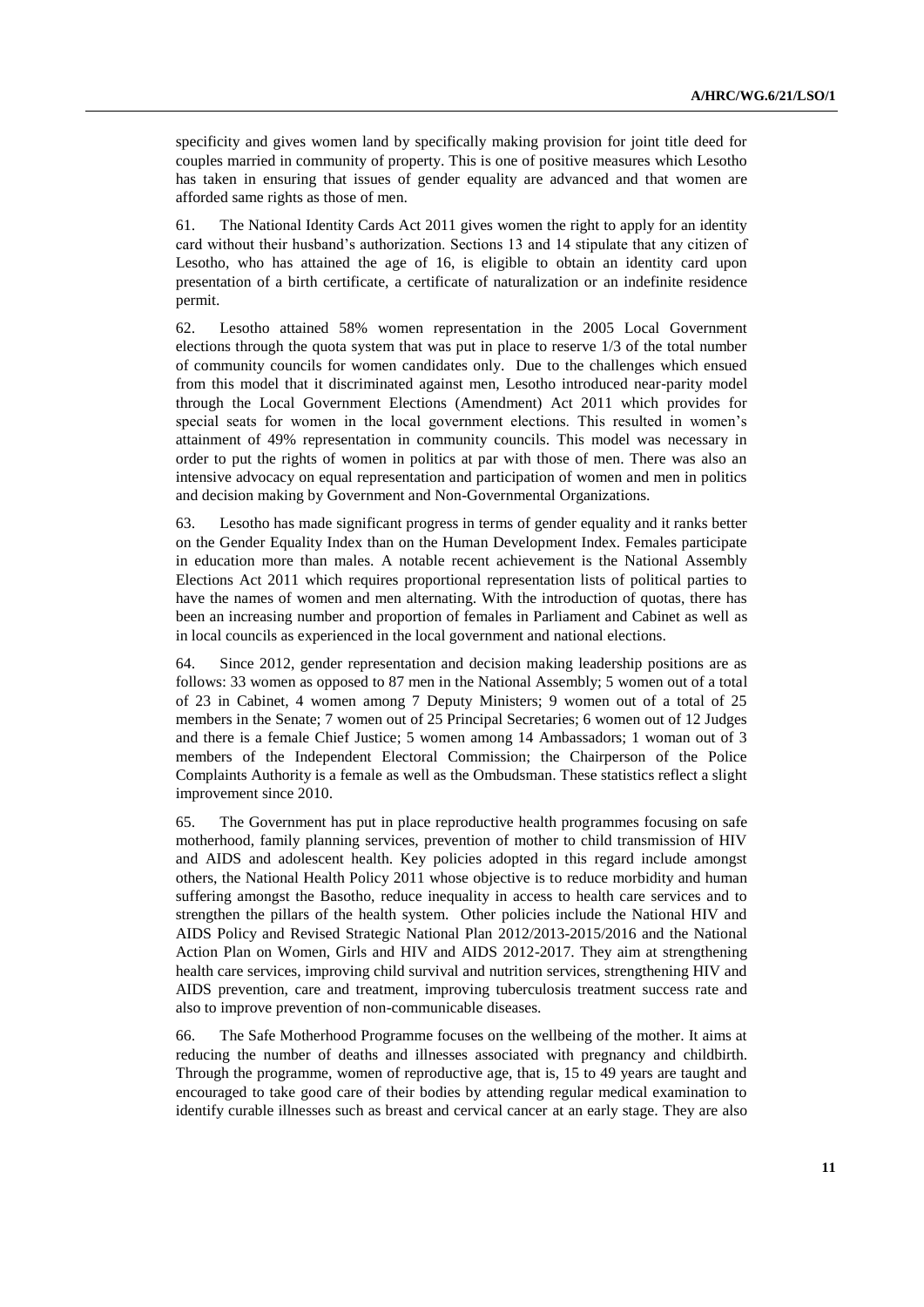educated on activities that increase the risks of illness to their bodies as well as those that can extend the individual's life expectancy. Mothers are generally encouraged to breastfeed in the first six months of motherhood.

67. Adolescent Health Programme aims at educating young girls about reproductive health issues so they avoid fatalities like falling pregnant at a young age and contracting illnesses. The programme includes counseling services on sexual and reproductive matters. Through school health education and lifesaving skills programme, pupils are taught how to maintain healthy bodies. The National Adolescent Health Draft Policy aims to reduce maternal mortality among adolescents by increasing knowledge of reproductive biology, contraception, safe sex, and prevention of Sexually Transmitted Diseases and HIV and AIDS and reduction of unwanted pregnancies. It also advocates for revised laws and policies for optimal use of adolescent health services.

68. According to a 2010 study by UNFPA on Rapid Assessment on Sexual and Gender Based Violence and Food Insecurity in Lesotho, violence against women and girls in Lesotho is on the increase with sexual violence dominating. This limits women's voice to negotiate safe sex hence the high prevalence of HIV amongst women.

### **E. Children's rights (Recommendations 96: 17, 20, 21, 29, and 34, 35. 97: 5, 6, 7, 8, 9, 10, 11, 12, 13, 14, 25, 29, 34, 40, 44)**

69. In 2011, the Government enacted the CPWA which reformed, consolidated and brought various pieces of legislation in line with international standards on the rights of children. It repealed and overhauled the outdated Children's Protection Act of 1980. The old Act did not sufficiently address the issue of adoption procedure; such that Basotho were not given the right to adopt. Furthermore, the Act did not address issues of children's inheritance. The current law on the other hand properly addresses children's rights. It deals with children in need of care and protection, trafficking and abduction of children, fosterage and adoption, administration of property of children by the office of the Master of the High Court.

70. The Government undertook the costing of the provisions of the CPWA. The Costing Report is a strategic document which will guide the budgeting and implementation of the CPWA and will be integrated into the Medium Term Expenditure and the Annual Budget Process. The Costing Report provides an estimate cost on the GOL on implementing services envisaged in the provisions of the CPWA in a phased manner over a period of 2015/16 to 2017/18.

71. In an effort to implement the CPWA, the Act has been simplified and translated into the local vernacular for easier dissemination and accessibility. Brochures bearing simplified provisions of the Act have been produced and disseminated to various districts. The Ministries of Justice and the Correctional Service and of Social Development with the financial and technical support of Global Fund To Fight AIDS, Tuberculosis and Malaria (GFATM) and UNICEF conducted a series of training sessions which trained 100 officers which comprised Magistrates, Prosecutors, Correctional Service officers and officers from the Office of the Master off the High Court in all the ten administrative districts. The purpose of the training was to equip officers with skills which will enable them to effectively implement the Act. The Ministry of Justice is currently drafting the CPWA regulatory framework and Court Rules which contain administrative details and specifies procedural formalities.

72. With the support of UNICEF, the Children's Court infrastructure was erected in Maseru in September 2011, as part of Government's initiative to provide a child friendly environment when dealing with children who come in contact with the law. UNICEF also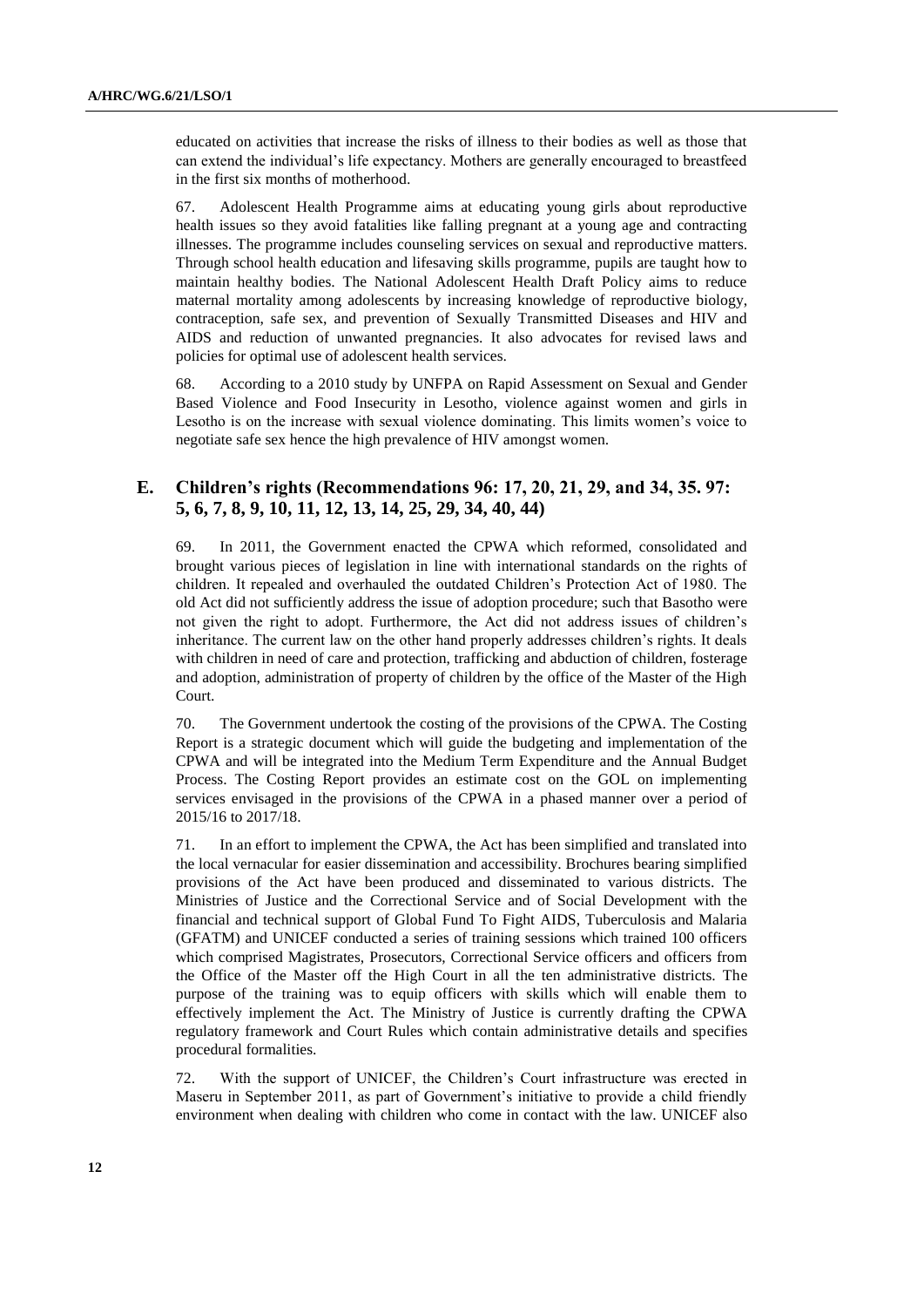facilitated training of Court Intermediaries in the Children's Court. In place of the formal criminal justice system it advocates for adoption of interrelated mechanisms which lay emphasis on diversion programs and restorative justice processes.

73. In 2012, following the establishment of the Ministry of Social Development, three distinct departments were created, namely, the department of children's services, department of disabilities and the department of the elderly. The Director of Children's Services is tasked with the care, protection and development of children.

74. At community level, the Government and NGOs create awareness on issues pertaining to the rights and protection of children using commemoration of days such as World Aids Day, International Disability Day, 16 Days of Activism on Violence Against Women and Children, Day of the African Child as well as slots on television shows and radio programs.

75. The Ministry of Social Development works with the Office of the Master of the High Court to deal with issues of inheritance of orphaned children guided by The Administration of Estates Proclamation of 1935. This law however is outdated and does not align to modern times needs. The Ministry of Social Development offers psychosocial services to the children and the Office of the Master of the High Court ensures that the resources left by the child's parents are directed to the needs of the child.

76. The Office continuously holds public gatherings at community levels to disseminate information about the responsibilities of the office at grassroots levels. It office also uses radio slots to educate the public about its functions as provided for under section 40 of CPWA.

77. The Ministry of Social Development has adopted a National Strategic Plan on Vulnerable Children (NSPVC) 2012-2017 which replaced the National Strategic Plan on Vulnerable Children of 2006-2010. The aim of the Strategic plan is to improve the quality of life of vulnerable children and ensure that they enjoy their basic human rights. The Plan offers five priority areas: raising awareness and commitment to vulnerable children's rights and needs through advocacy and social mobilization; strengthening the capacity of families and communities to protect, care for, and support vulnerable children; strengthening social, legal and judicial protection of vulnerable children and their families; scaling up availability and access to services by vulnerable children and their families and systems strengthening. The Plan is multi-Sectoral and its implementation is decentralized.

78. Children, like women, are prime victims of human trafficking. The Anti-Trafficking in Person's Act provides that in the event that a child is trafficked by a parent or person with parental responsibilities, the court may suspend all parental responsibilities on that child. The court may further place the child in temporary safe care or place of safety, pending an inquiry by a Children's Court. The Act provides that in trafficking of a child, the offender shall be liable to a fine of USD 187,926.66 or life imprisonment. The CPWA has a dedicated chapter on trafficking of children. As a preventive measure to this crime, there have been education and communication awareness materials for the public.

79. The CPWA defines a child as any person below the age of 18 years. It has increased the age of criminal responsibility and prosecution from 7 to 10 years. A child between 10 years and 14 years may be prosecuted for a criminal offence only after an inquiry has been conducted and established that the child appreciates the difference between right and wrong and is able to act in accordance with that appreciation.

80. CPWA exclusively prohibits exploitative child labour, and defines labour to be exploitative if it deprives or hinders a child access to health, education or development. It prohibits engagement of children in hazardous employment and industrial undertakings and creates offences which attract penalties. The CPWA sets the minimum age for admission of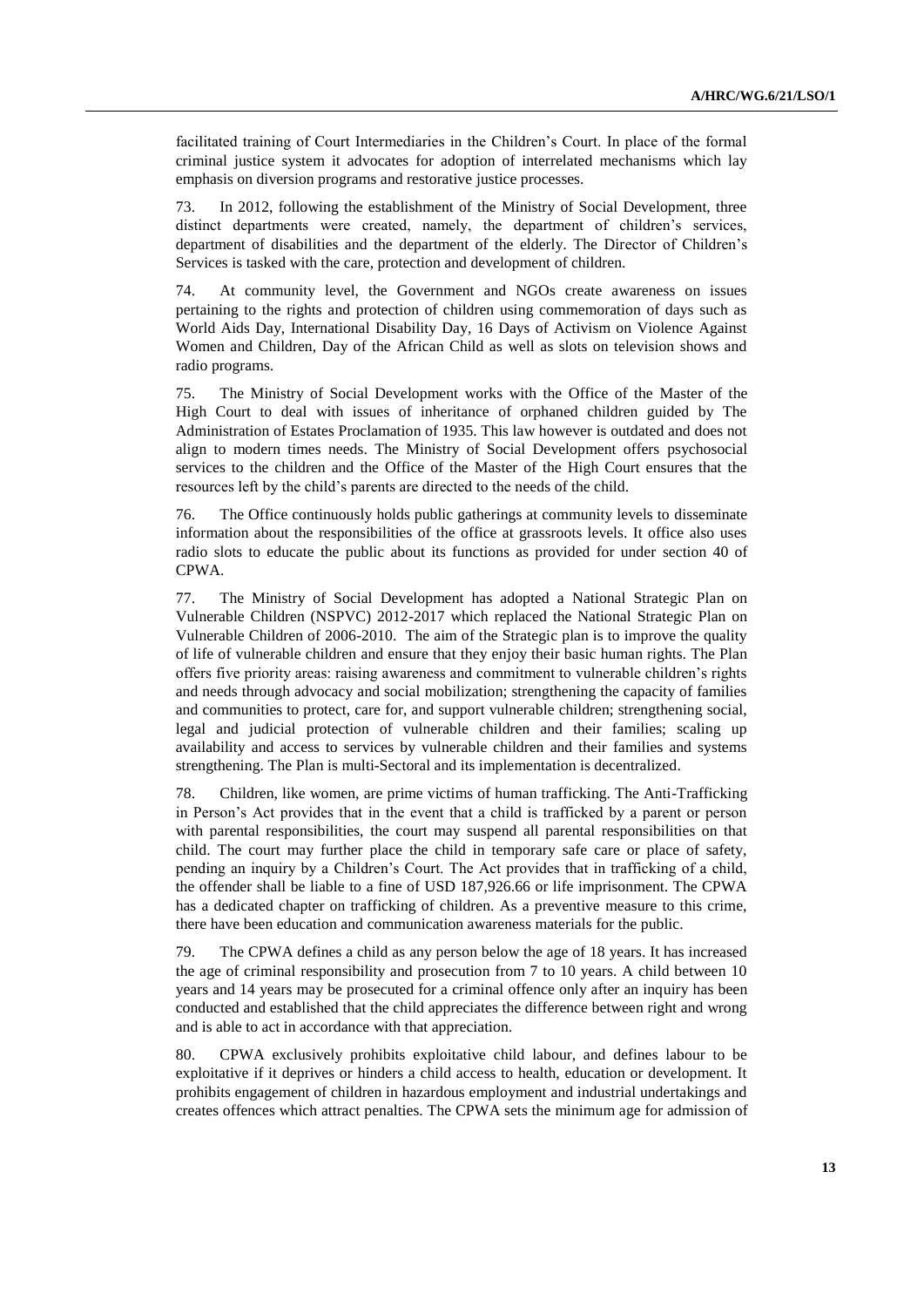children to employment at 15 years. It also provides that children of 13 years and above may be engaged in light work. Light work is considered to be activities that do not interfere with a child's development and does not affect the child's attendance at school. The CPWA aligns with the requirement of the Education Act, 2010 that children be enrolled in primary schools also safeguards children from being involved in any form of labour that interferes with their entitlement to education.

81. Despite the above commitments, poverty and destitution continue to force young children into remunerative work as herders or domestic workers.

82. The Education Act prohibits teachers or any adult from subjecting children to cruel or unusual punishment, including physical abuse. Section 16 of the CPWA provides that children have the right to be protected against torture and degrading treatment. Acceptable measures for school discipline in line with the human rights of children have been set out in the new School Supervision and Management Regulations. These guide schools on how to implement the provisions of the Education Act and the CPWA with respect to the rights and entitlements of children.

83. The Education Act 2010 which provides for free and compulsory education and further makes provision for equal access to education for all children makes it a punishable offence for a parent to withhold a child from attending school. The Act also prohibits inhuman and degrading treatment, including corporal punishment on children.

84. To promote the right to health for children, Baylor College of Medicine Children's Foundation-Lesotho offers care and treatment to children or families with HIV and AIDS. This program includes pre and post HIV test counseling for children. Children who are HIV positive children are enrolled in the program while HIV negative children are treated for their current sickness and released. Enrolled children receive a care package, including the ARV program, visits by the nutritionist, and counseling, as needed.

85. Notwithstanding continuous dissemination on children's rights, property grabbing remains a challenge and it is an offence punishable by law. Section 39 (1) and (2) of CPWA states that either the surviving parent or a relative who wishes to sell, alienate or dispose of the child's property, may do so by seeking permission from the Master of the High Court first. Failure to do so will result in conviction and a fine not exceeding USD 500 or to imprisonment not exceeding 10 months.

#### **F. Justice system (Recommendations 97: 4, 27, 38, 39)**

86. The Government through technical assistance from the Commonwealth Secretariat strengthened the operations of the Directorate on Corruption and Economic Offences (DCEO). Through that support, the National Anti-Corruption Strategy is being reviewed and the Prevention of Corruption Bill 2013 is in place. The Bill seeks to strengthen legislative and institutional framework of DCEO to the effect that DCEO is elevated to the level of a Commission. It also focuses on the mandate of DCEO on corruption without burdening it with economic offences that could be effectively addressed by other institutions such as the Police. The Bill is awaiting its presentation to Cabinet for approval. Furthermore, a newly established Financial Intelligence Unit focuses on suspicious transactions on money laundering or financing of terrorism.

87. The National Anti-Corruption Strategy and Action Plan (NACSAP) 2014/15- 2018/19 is a multi-sectoral initiative involving the public sector, the private sector and the civil society through which each sector has a clearly defined role to play in fighting corruption over the next 5 years culminating in a collective and national effort. NACSAP was necessitated by the National Dialogue against Corruption that was held in July, 2013, where about 250 participants drawn from various sectors committed to fighting corruption.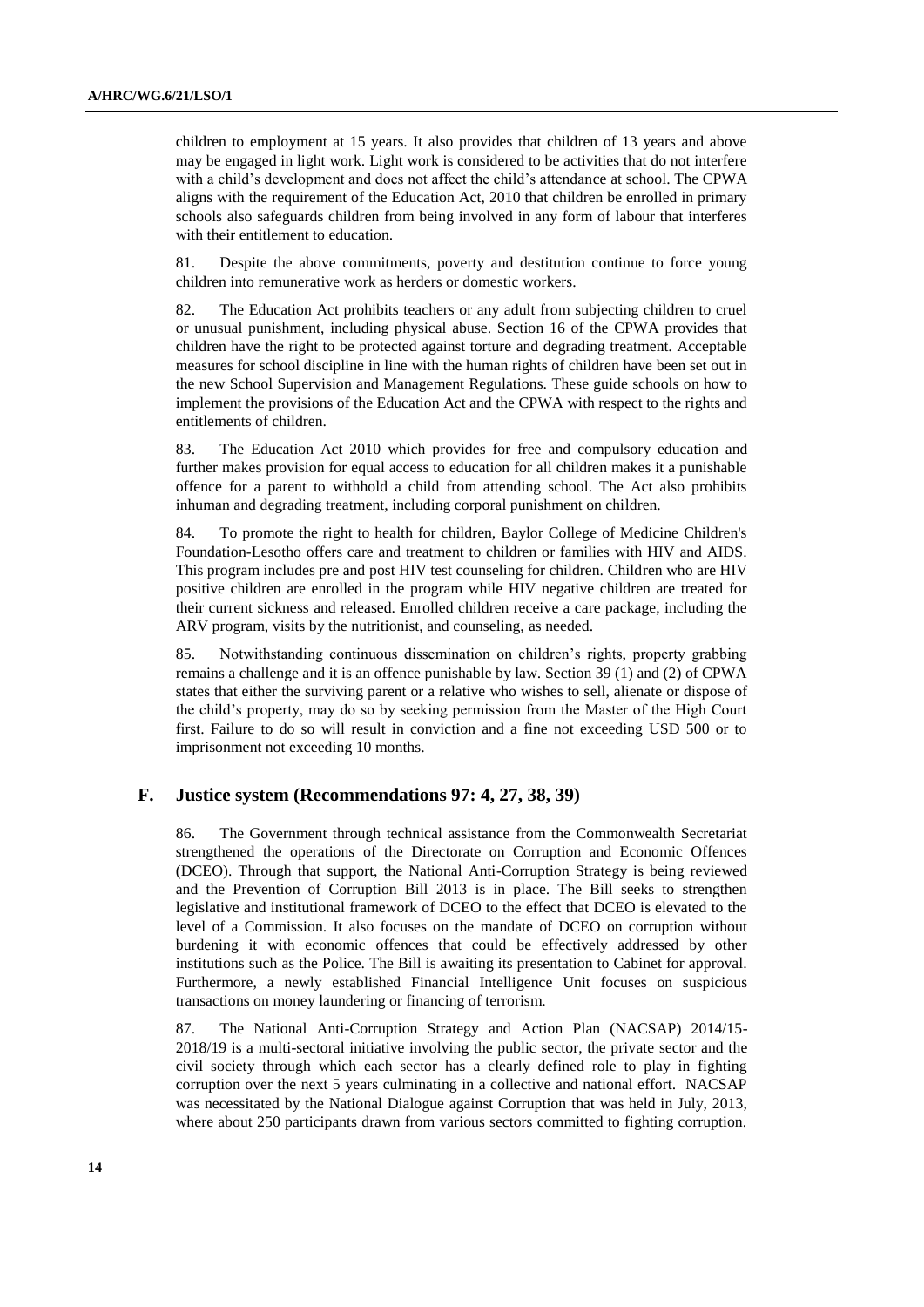The NACSAP document is to be finalized and formally launched for implementation by the stakeholders, before the end of this year. In the meantime, however, there are some structures that are already in place, namely, the District Anti-Corruption Committees, Business Action Against Corruption, Systems Integrity Committees, and Students Integrity Associations, all of which are going to feed into the NACSAP initiative as the overall programme of the country.

88. Currently the Police Act of 1998 is being amended to strengthen Police Complaints Authority (PCA) to the effect that the PCA will undertake investigations without seeking the approval of the Commissioner of Police or the Minister as is the prevailing situation. One of the mechanisms used by the Authority to popularize the office is to hold awareness raising campaigns throughout the country and to date 3 out of 10 districts have been covered during this financial year. The campaigns have served as a tool for the public to report on offences that have been perpetrated against them by members of the Police Service.

89. Lesotho passed the Administration of the Judiciary Act 2011, which conferred both administrative and financial autonomy on the judiciary and strengthened the Judicial Service. This legislation gives practical effect to section 118(3) of the Constitution. The Judiciary is now a separate and independent organ of state. The Act gives efficacy to the Judiciary. It endorses the principles of separation of powers and the rule of law. It recognizes that the judiciary is the champion of rights and a constitutional mediation apparatus in the struggle involved in civil liberties and fair-play. The administration of the judiciary is headed by the Registrar of the High Court holding a position analogous to that of a Principal Secretary.

90. As a way of reducing backlog of cases and speeding up the administration of justice, the European Union has conducted and carried out trainings and workshops for the judiciary on court annexed mediation as an alternative dispute resolution mechanism.

91. The population capacity in all correctional institutions is 2,433 as of August 2014. The Government has made good strides in improving the correctional institutions in pursuit to combating overcrowding. So far, 4 correctional institutions out of 8 have been renovated and the bucket toilet system is being replaced by use of flush toilet systems to allot proper living conditions to inmates. The renovations have been effected in Maseru Central, Leribe, Thaba-Tseka and Mafeteng correctional institutions. There is an open camp facility in Mafeteng, which is 80% complete with renovations. The Open Camp is meant for inmates whose sentences are shorter or those who are about to complete their sentences. Inmates in this Camp are capacitated on agricultural projects. Plans are underway to build a new correctional institution in Mafeteng district in the next financial years 2015/2016–2017/18. In 2012, 2013 and 2014, the Ombudsman carried out inspections throughout the country at correctional institutions, government hospitals, police detention facilities and military police holding cells to ascertain whether the conditions for inmates, patients and detainees adhere to international standards. Findings on the reports are currently being compiled.

92. Despite the use of diversionary measures, overcrowding still remains a challenge in places of detention and as a result in correctional institutions, diseases such as tuberculosis are not easily controlled.

93. Corruption still remains one of the prevalent factors in hindering development as good governance principles such as transparency and accountability get seriously compromised. The European Union is currently funding a "Strengthening the Lesotho Justice Sector" project, with the objective of strengthening the Rule of Law in Lesotho. More specifically, the programme seeks to enhance a professional, accessible and impartial Lesotho Justice Sector, which will ensure fair, timely and efficient delivery of justice and an effective fight against corruption. Other partners that have assisted the Government to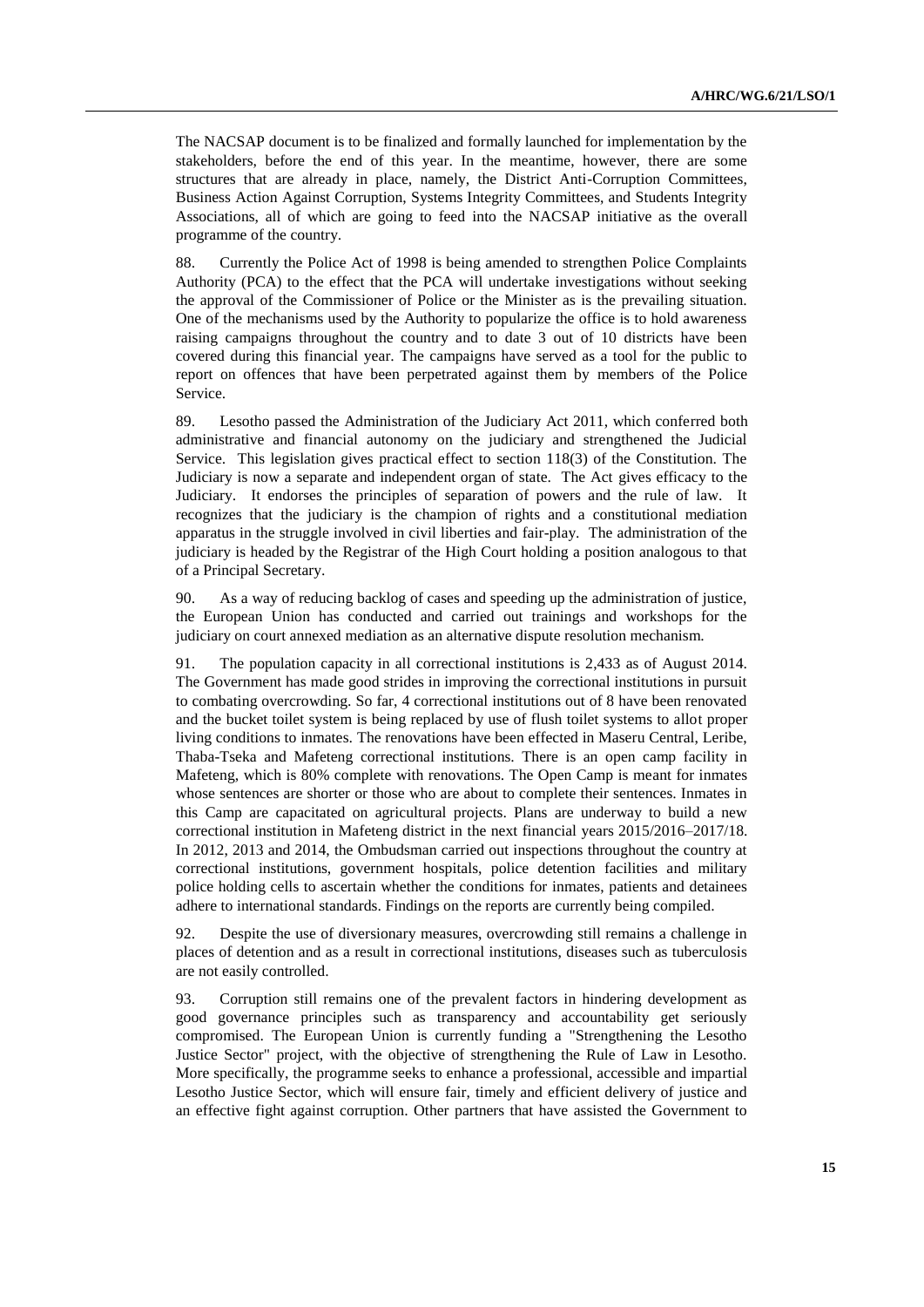fight corruption include, amongst others, the Commonwealth, UNDP, Embassy of the United States of America, and African Development Bank.

### **IV. Achievements and best practices, challenges and constraints**

#### **A. Achievements and best practices**

94. Lesotho has one of the highest literacy rates in Sub-Saharan Africa. Literacy rates are at 83.3% for men and 95.6% for women as of 2010 estimates.

95. Government considers that gender equality is the core of development. In this regard, the first female Ombudsman was appointed in November 2010 while the first female Chief Justice was appointed in September 2014.

96. Through the enactment of the Administration of the Judiciary Act 2011, Lesotho recognized that separation of powers and independence of the judiciary form pillars of constitutional and democratic rule and these are critical for good governance.

#### **B. Challenges and constraints**

97. Lesotho has been vulnerable to the effects of the global financial crisis thus affecting her economy. Slow global and regional economic growth and worsening unemployment rates affected Lesotho's exports.

98. Basotho mineworkers in South Africa were laid off with dire financial and social consequences for a number of households, especially in the rural areas where vulnerability is more prevalent. To address this challenge, efforts have been undertaken for job creation and elimination of poverty such as a Jobs Summit which was held in August 2014. The Summit served as a platform for Government and its development partners to adopt a working programme that will entail, amongst others, an investment package that will facilitate the development of commercial agriculture, tourism, transformation of manufacturing, focusing on the textiles sector and creative industries and technology driven initiatives.

99. Agricultural production has remained on the decline in recent times. Despite efforts made to assist farmers through subsidies on agricultural inputs, productivity has not responded positively. Adverse weather conditions and climate change, management of the agriculture and the application of modern agricultural methods has not been satisfactory, thus, subsidies have made little impact on overall production. Further, in 2012, a state of emergency on food insecurity was declared by the Prime Minister calling for assistance from the international community.

100. Lesotho still faces a high prevalence rate of HIV and AIDS. It has left most children as orphans and they have increasingly become caregivers to sick parents, younger siblings and other relatives. There has also been an increase in child mortality as well as maternal health. Although the Government has escalated its efforts in the fight against HIV and AIDS such as programmes on prevention, care and treatment, free access to primary care, free voluntary counseling and testing, awareness and education campaigns, provision of Anti Retro-Viral free of charge, mainstreaming HIV and AIDS into all policies and programmes, accelerated efforts are still needed. A further challenge in this regard relates to the closure of the National AIDS Commission, that was coordinating HIV and AIDS issues. Presently coordination of HIV and AIDS issues is done under the Ministry of Health which addresses health issues in general.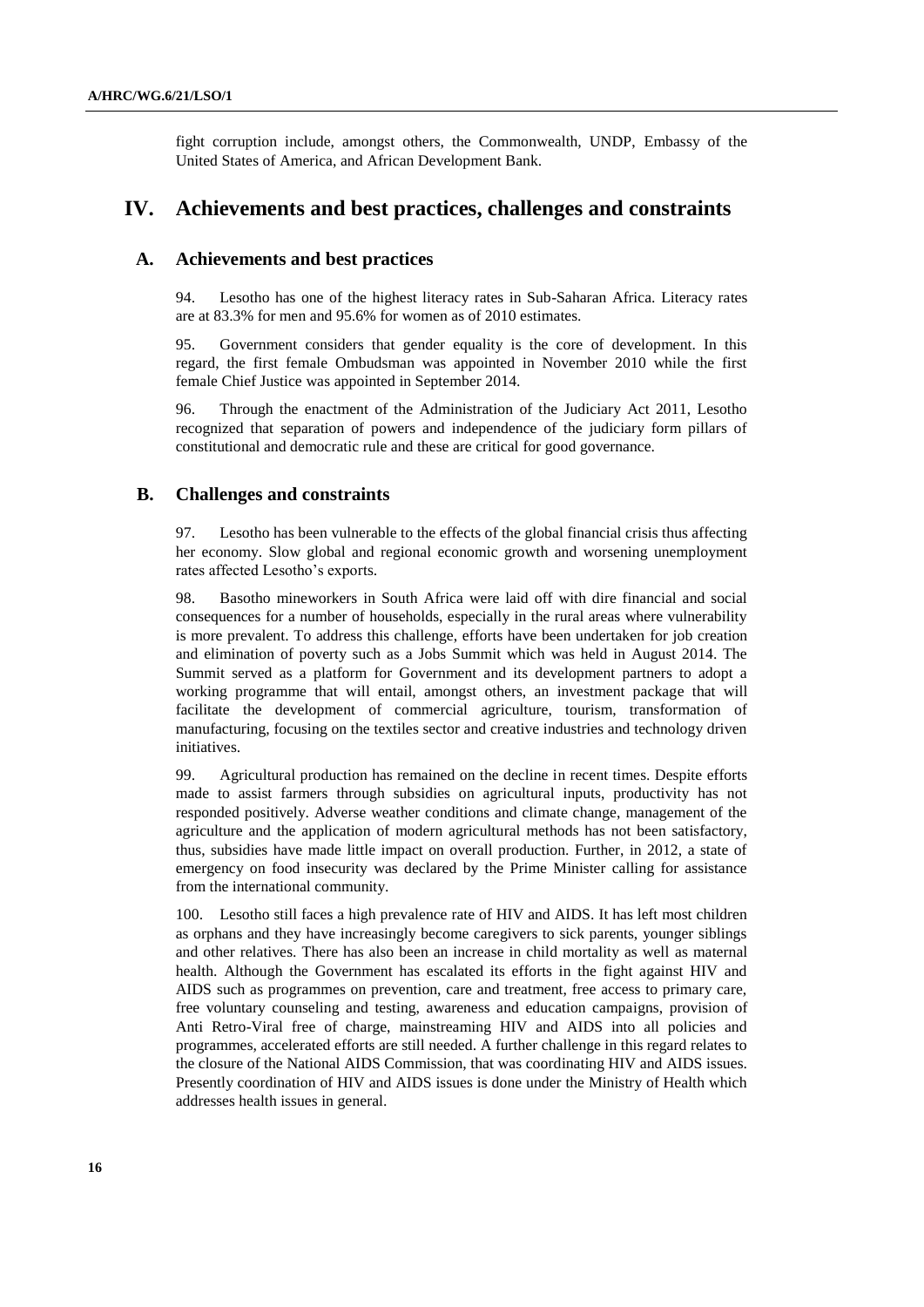101. Provision of health services remains a challenge, especially with the advent of HIV and AIDS and related illnesses. The Government has, with the assistance of development partners, been able to put up considerable infrastructure in the form of clinics and health centers across the country. The challenge, however, remains that of providing adequate technical staff, particularly in the remote areas. To address this, the Government is reviewing the incentives in the sector including introducing a performance based pay. During 2013/14, the Ministry of Health launched a retention programme for nurses and midwives working in remote areas of the country. The programme is proving successful and is being closely monitored.

## **V. Key national priorities, initiatives and commitments**

The Government will continue to promote inclusive economic growth with the capacity to generate productive employment and reduce poverty.

103. Developing infrastructure so as to make economic opportunities accessible to all segments of the population and to provide the basis for rapid industrialization and job creation.

104. Identifying sectors with the high potential for contributing to growth levels of between 5 and 97 percent per annum, including creation of 10 000 jobs per year on average thus broadening the skills base to take into account the needs of the labour market. A strategy aligned to the National Strategic Development Plan (NSDP) will be developed that would consist of an investment plan, monitoring framework, inclusive and create jobs so as to foster economic growth.

105. The Government will continue to provide and ensure improved and easily accessible service delivery at district and grassroots level to its citizens.

106. Enhancing food security by improving agricultural productivity and introducing high value cash crops, better farm management practices, irrigation and water harvesting.

107. Although Lesotho has not been able to meet most of the MDGs, she will redouble her efforts to achieve the goals and in the post 2015 period, she will mobilize more development partners and exert decisive leadership to attain National Vision 2020 as the MDGs bear a close relationship to the 7 pillars of the Vision 2020.

108. Lesotho will continue to declare zero tolerance to corruption and take concrete steps to eliminate it such as further strengthening the DCEO and the Financial Intelligence Unit which will assist law enforcement agencies in the investigation of money laundering, corruption and fraud.

109. Although the establishment and operationalization of the Human Rights Commission has been a lengthy process, the Government remains committed to its operationalization as it will complement the primary role of Government as a responsible agency for the promotion, protection and monitoring of human rights. Lesotho will continue to work with external stakeholders and development partners to operationalize the Commission.

110. Child and maternal mortality are the key indicators for the country's level of development as they reveal the state of quality of health of health services and health programmes. Lesotho will reduce child and maternal mortality by at least 25 percent by 2017.

111. HIV and AIDS poses a threat to Lesotho's development thus Lesotho will reduce incidence of HIV by at least 15 percent and increase coverage for anti-retroviral treatment (ART) to at least 80 percent of the population by 2017.